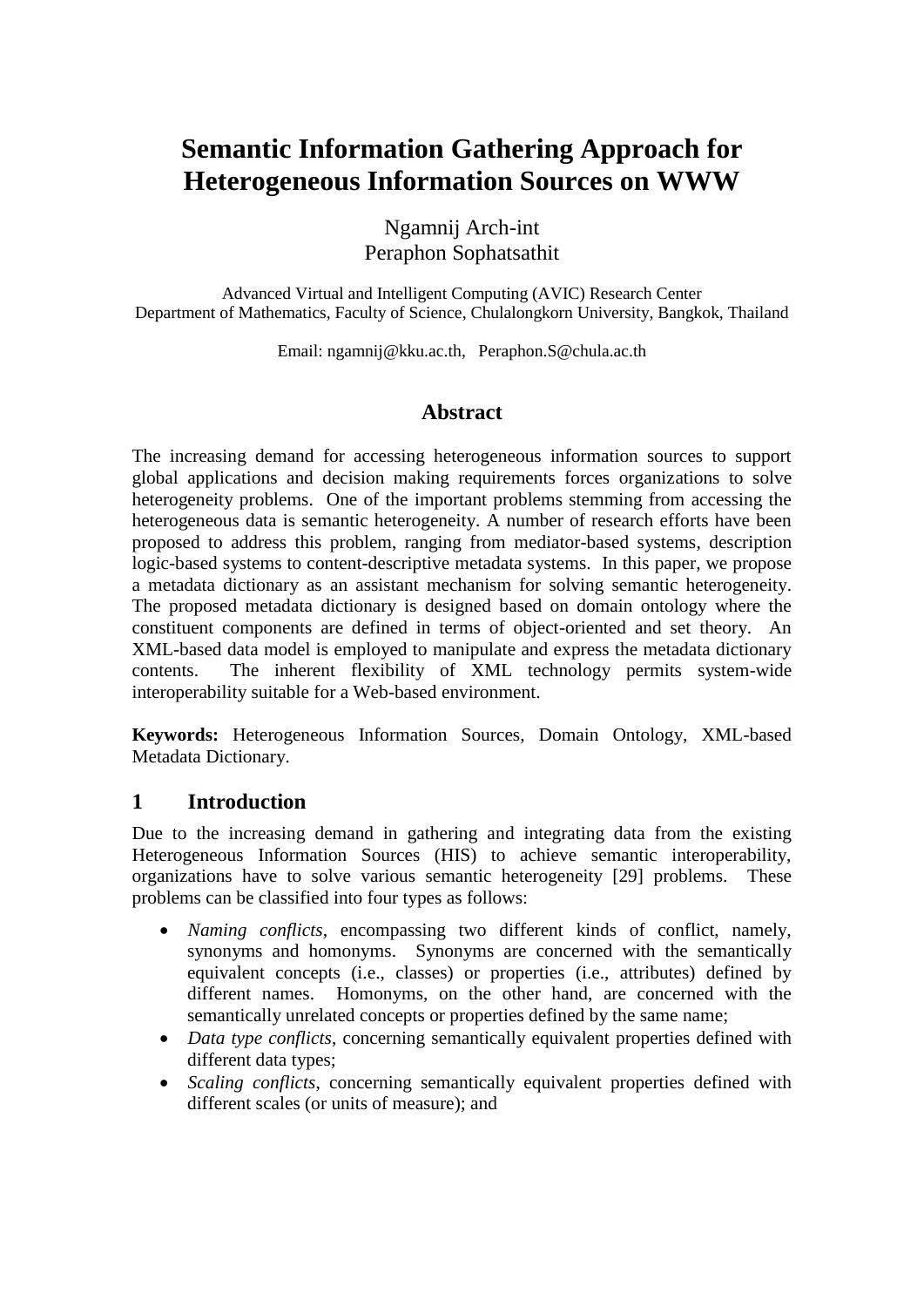*Generalization conflicts*, concerning semantically related concepts defined in different systems where the concepts in one system subsume the concepts in another system.

A number of systems have been proposed to cope with these problems. For example, the mediator-based systems [37] provide the inter-schema architecture for integrating access to data of different sources and converting data and queries into canonical formats via the mediator and wrapper components. Examples of such systems are TSIMMIS [16] and HERMES [1].

The description logic-based systems offer a different approach to elaborate source description by means of description logic [7, 8] for solving queries over multiple sources. Unlike the mediator approach, the description logic approach abstracts the heterogeneous sources from users through a global view. Examples of such systems are the Information Manifold [25] and the SIMS [3, 4].

The content-descriptive metadata systems [23] utilize annotation information that is tightly integrated with HTML as metadata to describe the contents of a Web document. Examples of such systems are the Ontobroker [12] and the SHOE [19].

All of the above systems employ the ontology approach as described in [14, 31, 33] to cope with heterogeneity problems. A survey and comparison of these systems can be found in [27, 36].

In this paper, we propose a metadata dictionary extended from the reference architecture proposed by [2] as a means for solving semantic heterogeneity problems. We consider the HIS consisting of structured data sources, such as database systems, and semi-structured data sources, such as XML documents [35]. The proposed metadata dictionary is modeled and designed based on domain ontology [17] to be a repository for storing conceptual level and physical level data descriptions, where the constituent components are defined in terms of object-oriented and set theory. In order to support system-wide interoperability suitable for a Web-based environment, we choose XML as a language for expressing the metadata dictionary contents, as well as providing flexibility and scalability in building and manipulating the ontology terminologies. These ontology terminologies are subsequently shared by the agents to access and retrieve real data from the underlying physical sources.

The main functionalities of metadata dictionary can be summarized as follows:

- Providing an abstract view for the application domain through the virtual schema on which users can pose their queries expressed over this virtual schema. The virtual schema abstracts the users from the underlying physical sources;
- Providing a mapping mechanism to translate the virtual schema into the associated physical schema; and
- Providing the physical source configurations that are necessary for search agents in accessing the HIS, such as physical source and concept (or entity) names, network location of each physical source, data model, query language, owner and permission of each physical entity, etc.

Our approach differs from other approaches from various standpoints, that is,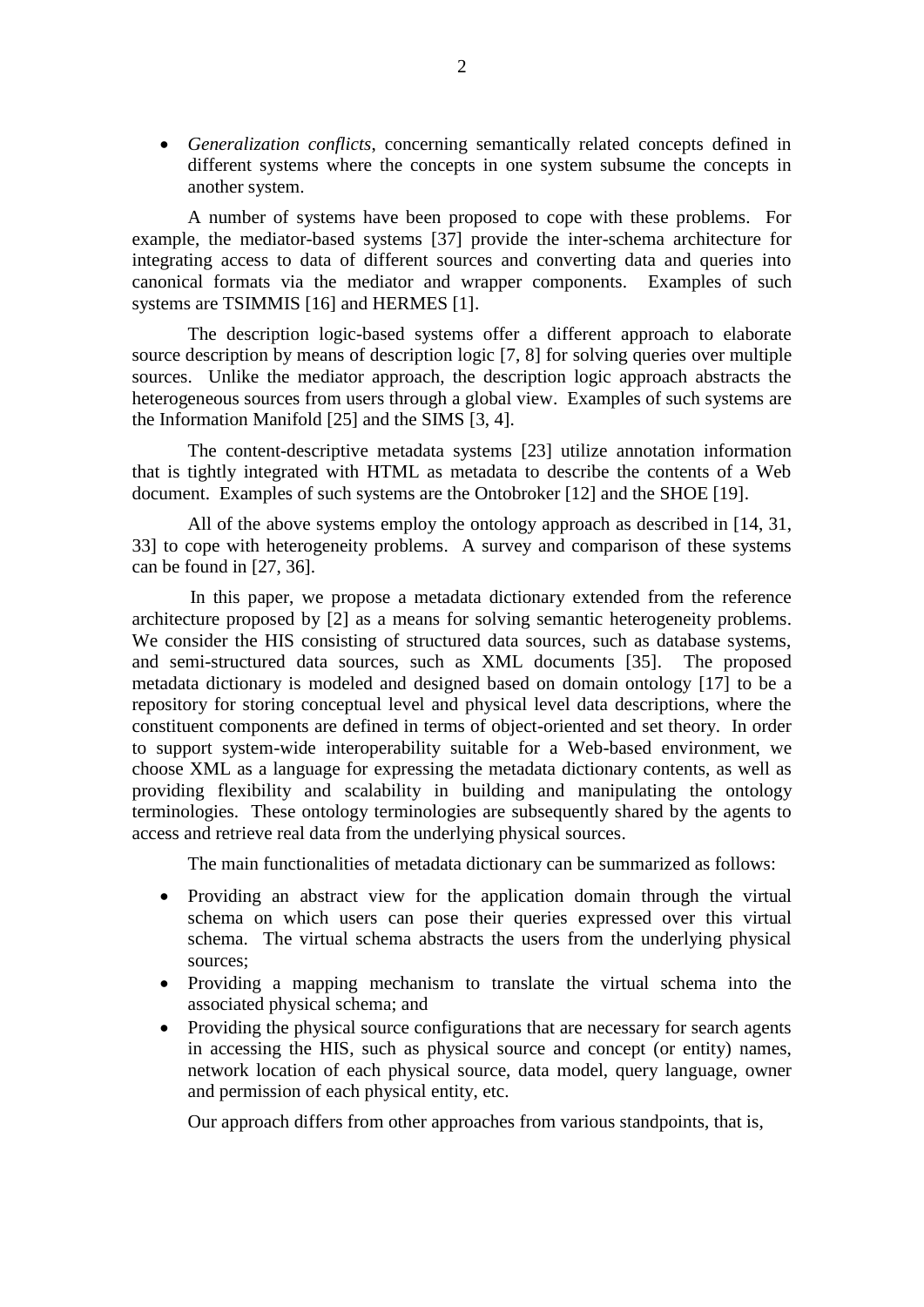- The proposed approach provides a metadata dictionary as a knowledge repository that is flexible for agents to acquire knowledge dynamically, that is, agents are able to obtain knowledge from the metadata dictionary instead of predefined static source for each agent. This provision offers update flexibility of the knowledge in the metadata dictionary;
- A user's query posed over virtual schema is mapped directly to physical schema without loss of information in the query, that is, the user's query need not be rewritten in such a way to accommodate one ontology to another stored in dispersed sources, thus eliminating potential loss of information in query transformation process;
- The proposed approach defines domain ontology components based on objectoriented and set theory that aim to be a standard model which can be applied to real world metadata dictionary implementation by means of independent tools and languages; and
- The domain ontology is expressed in XML-based architecture that is easy for agents to gain the information from the metadata dictionary. This representation provides a means for consolidating data retrieved from various sources, while retaining consistent identification of the data semantics. Such a configuration is suitable for representing data from HIS in a Web-based environment.

The remainder of the paper is structured as follows. Section 2 presents a metadata dictionary based on ontology modeling technique. Section 3 presents the structuring of the XML-based metadata dictionary from domain ontology components. The XML-DTD metadata obtained in the process is also illustrated. Section 4 demonstrates how the proposed metadata dictionary solves semantic heterogeneity. Section 5 suggests further research extension. Section 6 summarizes the proposed work.

# **2 The Ontology-based Metadata Dictionary**

In this section, we focus on modeling and designing the domain ontology, which is the fundamental building block of the metadata dictionary instead of the straightforward ontology construction [18, 22, 32, 33]. The resulting model is thus utilized in formal definitions of domain ontology components as illustrated in an Appendix.

Domain ontology has been modeled on the basis of a bottom-up design approach [10, 26, 34]. The modeling process involves the schema translation of the underlying physical information sources into the intermediate schemas via the E-R model [11], and schema integration of these intermediate schemas into a global conceptual schema in order to eliminate structural heterogeneity [5, 6, 26]. Details of schema translation and integration can be found in [28, 30].

Our approach focuses on extracting the ontology from the underlying global conceptual schema to obtain an explicit user-viewed representation. The ontology is systematically extracted into two levels of abstraction, namely, the conceptual level of abstraction and the physical level of abstraction.

**(1) The conceptual level of abstraction**. The global conceptual schema is restructured into virtual schema, which is an initial ontology represented by Extended Entity-Relationship (EER) model encompassing virtual concepts (or entities), virtual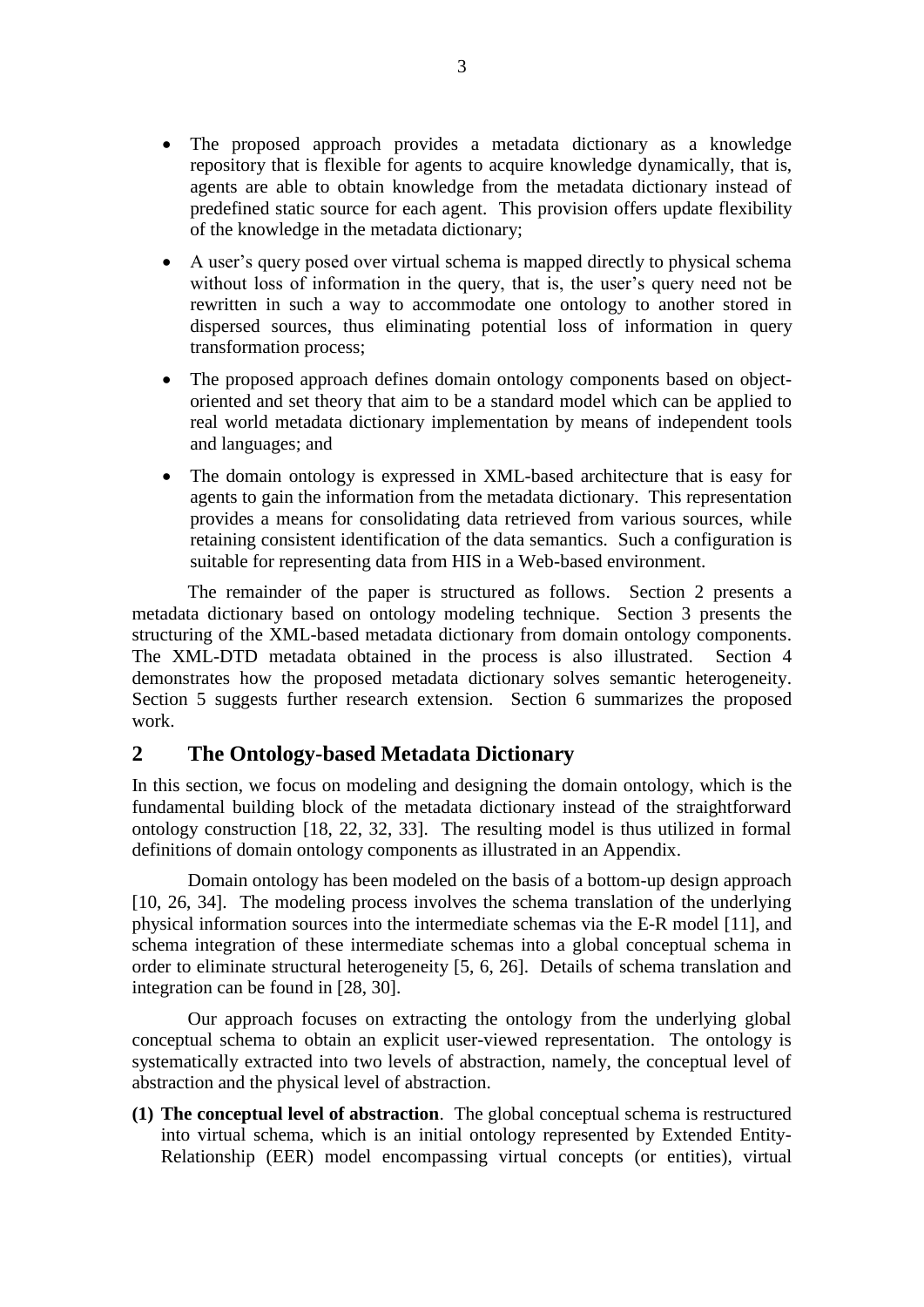properties (or attributes), relationships, and construction rules. The ontology conceptualized on this level abstracts the users from physical information sources. Users can pose their queries in the form of this ontology rather than dealing with real data. A partial internal structure of domain ontology at this level is depicted in Figure 1 (a).





**(a)** Domain ontology at the conceptual level of abstraction.

**(b)** Domain ontology at the physical level of abstraction.

**Figure 1.** Two levels of domain ontology extracted from a global conceptual schema.

In this figure, boxes represent virtual concepts, whereas diamonds denote the relationships that hold among the virtual concepts. The virtual properties are shown as rounded rectangles attached to each virtual concept. In our model, we designate a virtual property as a class property, which forms its own property set called domain properties. The domain properties are represented by circles that encompass predefined type domains (e.g., integer, string, float, or char) and scaling domains or units of measure (e.g., kilogram, pound, US\$, or AUS\$). These domain properties are used to solve data type and scaling conflicts in which the same logical data items with different physical data types or unit types from HIS can be displayed in a uniform format. The relationships, such as IS-A, IS-PART-OF relationships, etc., link virtual concepts to exhibit their relationships. IS-A relationship is used to solve generalization conflicts and denoted by an arrow connecting a specific concept to a general concept. IS-PART-OF relationship is denoted by an arrow connecting a component concept to an aggregate concept. The construction rules are augmented from the diagram.

**(2) The physical level of abstraction**. This level provides a mapping mechanism to associate the virtual concepts and properties of a virtual schema with the corresponding physical concepts and properties of a global conceptual schema. A partial internal ontology structure is illustrated in Figure 1 (b). At this level, each virtual property is designed to hold its instances, called physical instances represented by ellipses to store the synonymous physical property names of the physical concepts in a global conceptual schema. Each physical instance defines its own properties, denoted by circles that encompass other physical information corresponding to the physical instance, such as physical data type, unit type, concept, and source. These physical instances are used to solve naming conflicts. The ontology on this level also holds physical source configurations describing the configurations of physical concepts in each physical source. These physical source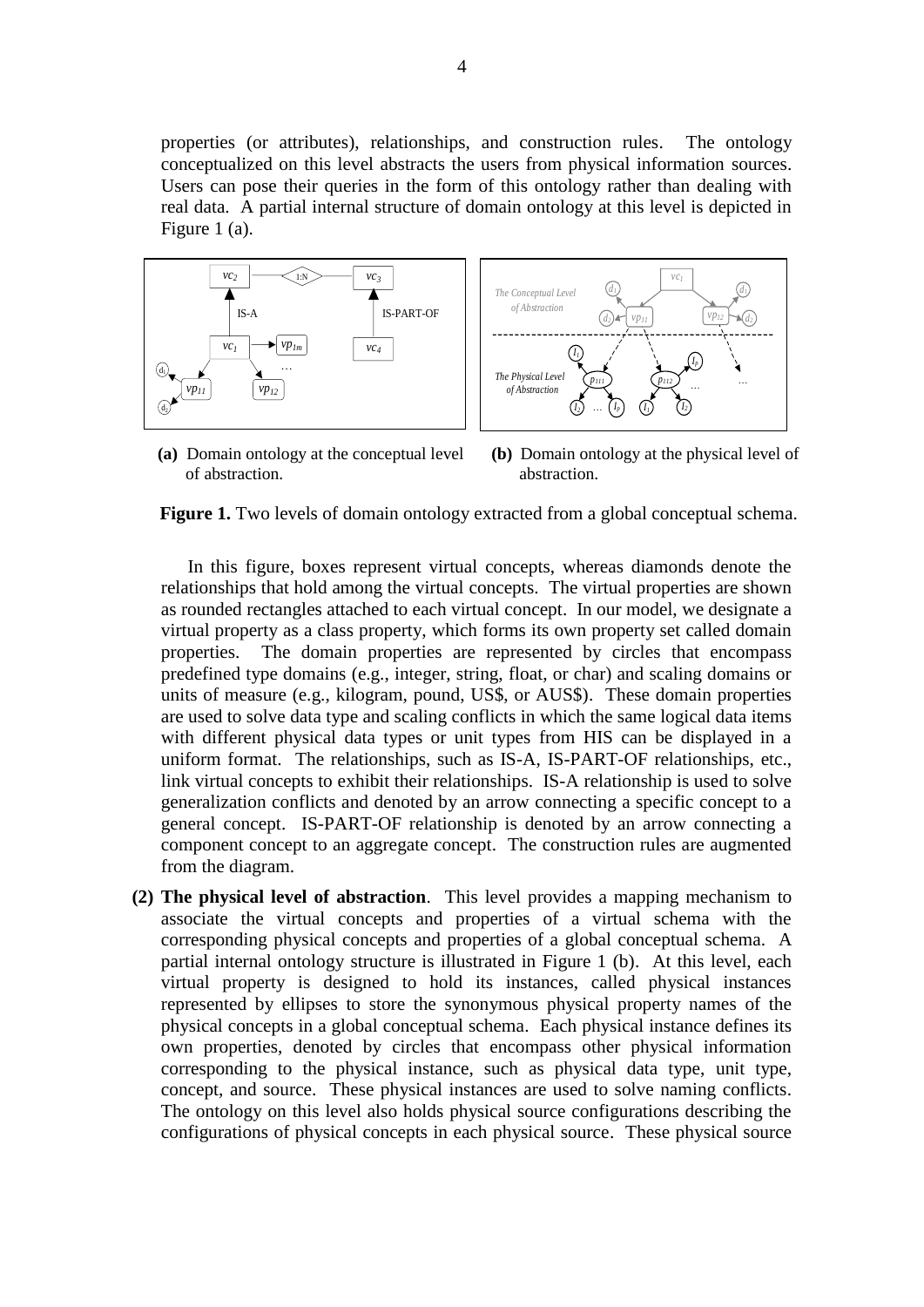configurations furnish necessary information to grant permission and knowledge for agents in accessing individual physical source.

### **3 The XML-based Metadata Dictionary**

We exploit XML strengths in well-formedness, validity, and schema to represent the metadata dictionary. It is imperative that an XML document needs to be validated by rules defined through XML-DTD (Document Type Definition) representing XML data schematic description.

In the following sections, we structure the XML-DTD from the domain ontology components with a list of legal elements and attributes. The resulting XML-DTD will also be illustrated.

# **3.1 Structural Design of XML-DTD from Domain Ontology Components**

The structural design of XML-DTD was set up to maintain their conceptual and physical correspondence and consistency into two levels as follows.

#### **3.1.1 The conceptual level of design abstraction**

To capture the semantic elements of the conceptual level modeling, the XML-DTD in this level must encompass all virtual concepts and their corresponding virtual properties and relationships. The resulting structure of the XML-DTD in this level is depicted in Figure 2, where each rectangle denotes an XML element or sub-element and each double-lined rounded rectangle represents an XML attribute within an element. White areas of nodes contain element or attribute names and shaded areas of nodes hold data elements or attribute values. A bracketing symbol of an element indicates that there are sub-elements within that element. A  $(+)$  symbol in front of an element indicates that there are one or more instances of that element, whereas a (?) symbol indicates zero or one instance of the element. Any element without a symbol represents exactly one instance of that element. The data elements and attribute values can be atomic values denoted by *string*, unique identifiers denoted by *id*, or identifier references denoted by *idref*. The identifier is used to reference an *id* of another element shown as a dashed arrow.



**Figure 2.** The XML-DTD structure at the conceptual level of design abstraction.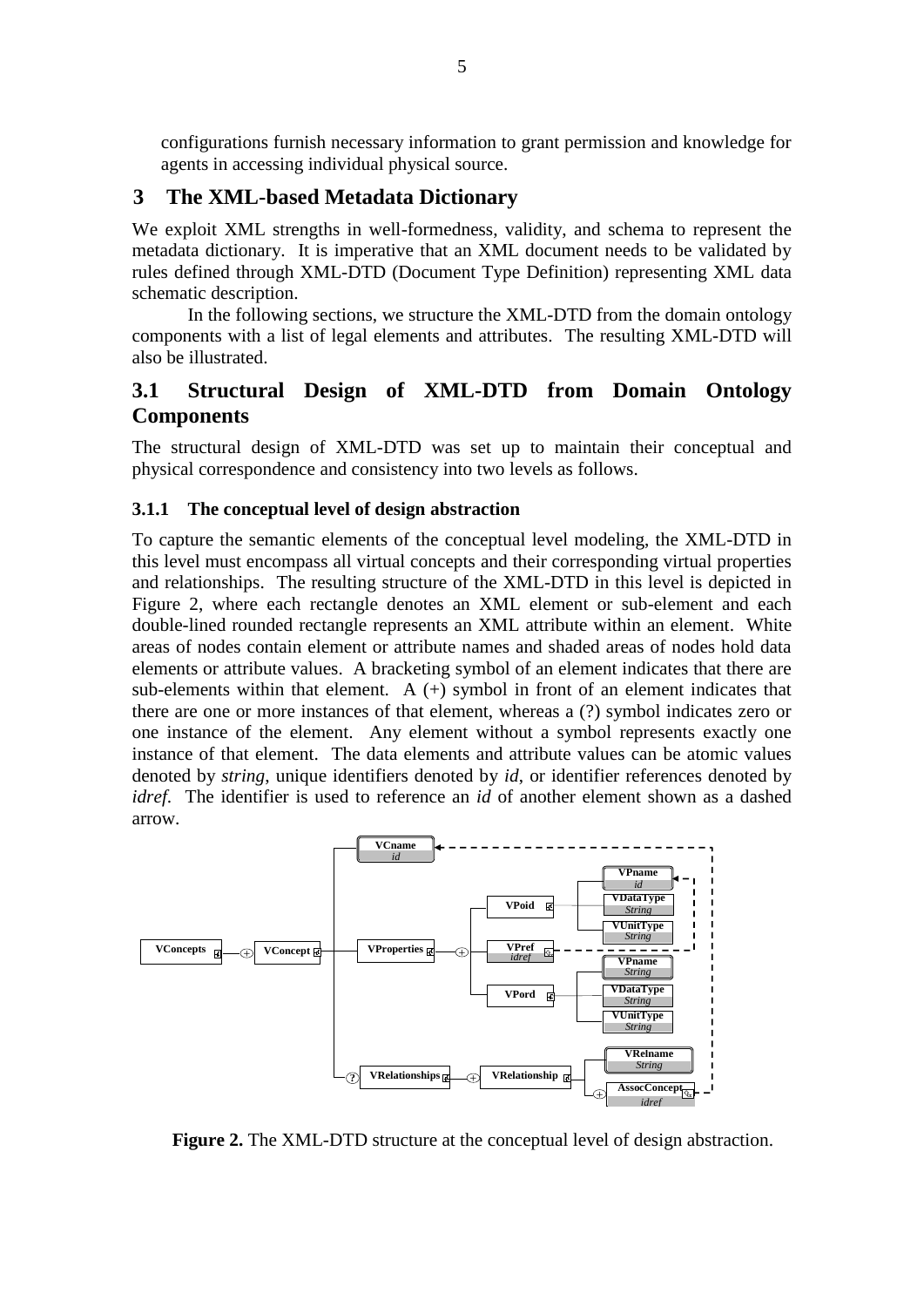The XML-DTD structure in this level is described below. Structural domain ontology representation of components is given in the Appendix.

### **(1) Virtual concepts**

 The root element VConcepts consists of one or more sub-elements VConcept denoting virtual concepts whose names are stored in the attribute VCname of VConcept. Each VConcept in turn consists of a sub-element VProperties denoting virtual properties and zero or one sub-element VRelationships denoting virtual relationships.

### **(2) Virtual properties**

The element VProperties of each VConcept contains one or more subelements VPoid, VPref, and VPord.

- Each VPoid denotes an object identifier property or key. The name of VPoid is designated to the attribute VPname of VPoid.
- Each VPref denotes an object reference property or foreign key designated to store a virtual property name to its data element. Each data element of VPref is defined as *idref* to reference the virtual property name defined as *id* in VPoid.
- Each VPord denotes an ordinary property whose value is atomic value (e.g., integer, string). The name of VPord is designated to the attribute VPname of VPord.
- Each VPoid and VPord consists of sub-elements, VDataType and VunitType, whose data elements are designated to store the virtual data type (or predefined type domain) and unit type (or scaling domain), respectively. Note that a NULL value in a VUnitType element designates the property that is not of unit of measure.

#### **(3) Relationships**

- Each VConcept can associate with zero or more concepts, whose names are designated to the data elements of AssocConcept. The associated concept name of AssocConcept is defined as *idref*, pointing back to the already defined concept name in VConcept.
- The types of relationship, that is, associative, IS-A, and IS-PART-OF relationships, between VConcept and AssocConcept are designated to the attribute VRelname of VRelationship.

### **3.1.2 The physical level of design abstraction**

The principal constituents of this level consist of the physical property names and other related physical information that are connected with the virtual properties and concepts in the conceptual level. This physical level is designed to incorporate the physical source configurations of physical concepts and sources. The overall XML-DTD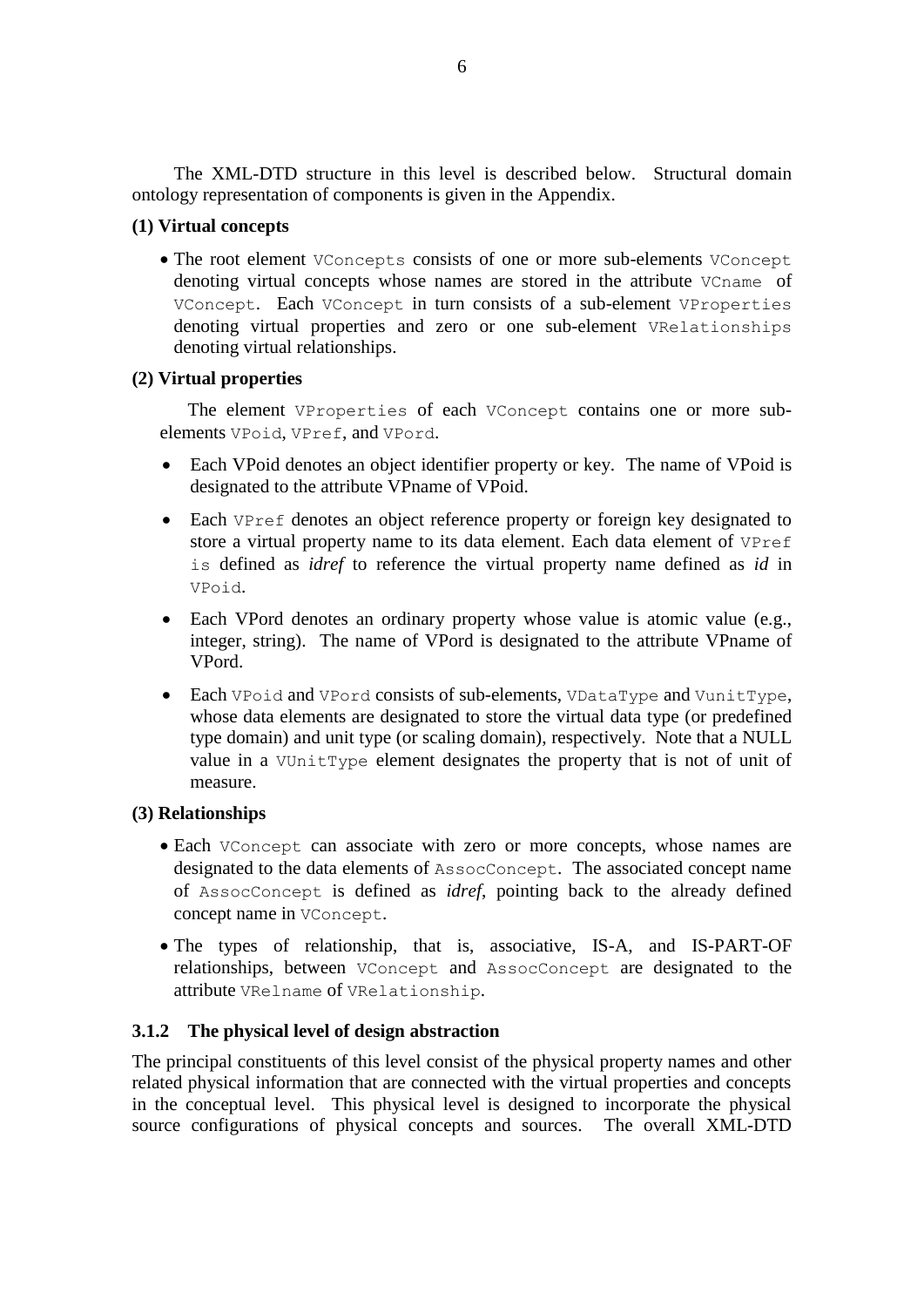

structure is illustrated in Figure 3, where bold pictures denote the physical level of abstraction.



The XML-DTD structure in this level can be described as follows:

#### **(1) Physical properties and other physical information**

- Each VPoid and VPord at the conceptual level is designated to contain one or more synonymous physical properties, whose names are designated to the attribute PPname of PProperty of VPoid and VPord, respectively.
- Other physical information related to the physical property names of VPoid and VPord, such as the physical data type and unit type, are designated to the data elements PDataType and PUnitType, respectively. Similarly, the physical concept names and source names are designated to the attribute PCname, and PSname, respectively. The attribute PCname and PSname are defined as *idref* to reference the physical concept and source names defined as *id* in the physical source configurations.

#### **(2) Physical source configurations**

- The element PhysicalSourceConfs consists of one or more sub-elements Psource, whose names are designated to the attribute PSname of PSource.
- Each PSource consists of one or more sub-elements PConcept, whose names are designated to the attribute PCname of PConcept. The values of other physical configurations that associate to each physical concept (e.g., physical data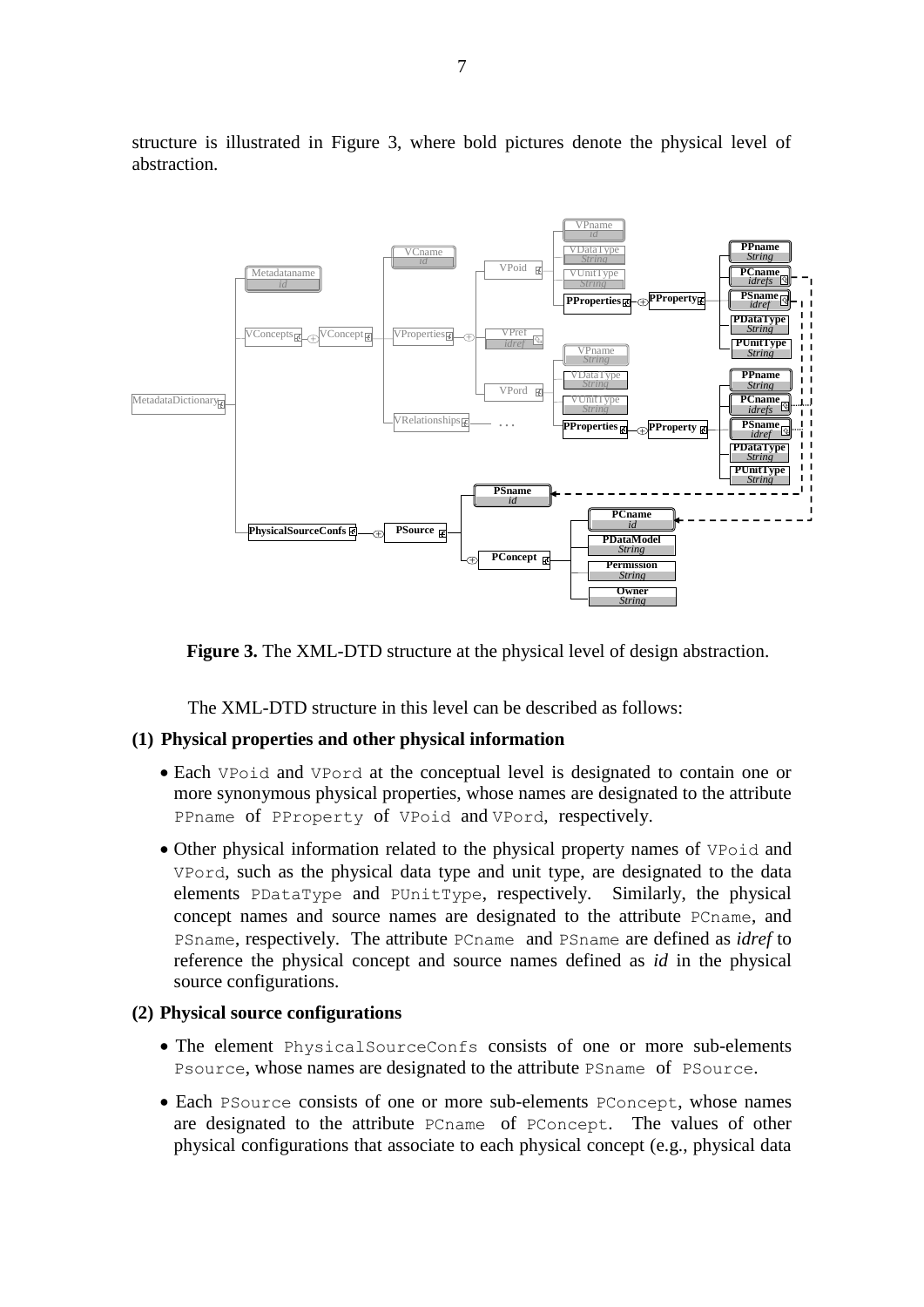model, permission, owner) are designated to the data elements of PDataModel, Permission, and Owner, respectively.

# **3.2 XML-DTD Metadata Dictionary Structure**

The structure of XML-DTD metadata dictionary, depicted in Figure 4, is constructed based on the design abstractions described in the earlier section and ordered according to Figure 2 and 3.

|                                                                                                              | xml version="1.0" standalone="yes"?        |                                                   |               |            |
|--------------------------------------------------------------------------------------------------------------|--------------------------------------------|---------------------------------------------------|---------------|------------|
| br $<$ !ELEMENT                                                                                              | MetadataDictionary [<br>MetadataDictionary |                                                   |               |            |
| $<$ !ATTLIST                                                                                                 |                                            | (VConcepts, PhysicalSourceConfs)><br>MetadataName |               |            |
|                                                                                                              | MetadataDictionary                         |                                                   | ID            | #REQUIRED> |
| ELEMENT</td <td>VConcepts</td> <td colspan="3"><math>(VConcept)</math>+&gt;</td>                             | VConcepts                                  | $(VConcept)$ +>                                   |               |            |
| ELEMENT</td <td>VConcept</td> <td colspan="3">(VRelationships?, VProperties)&gt;</td>                        | VConcept                                   | (VRelationships?, VProperties)>                   |               |            |
| ATTLIST</td <td>VConcept</td> <td>VCname</td> <td>ID.</td> <td>#REQUIRED&gt;</td>                            | VConcept                                   | VCname                                            | ID.           | #REQUIRED> |
| $<$ !ELEMENT                                                                                                 | VRelationships                             | $(VRelationship)$ +>                              |               |            |
| ELEMENT</td <td>VRelationship</td> <td colspan="3"><math>(AssociConcept)</math>+&gt;</td>                    | VRelationship                              | $(AssociConcept)$ +>                              |               |            |
| ATTLIST</td <td>VRelationship</td> <td colspan="3">VRelname (IS-A IS-PART-OF Associative) #REQUIRED&gt;</td> | VRelationship                              | VRelname (IS-A IS-PART-OF Associative) #REQUIRED> |               |            |
| ELEMENT</td <td>AssocConcept</td> <td colspan="3">(HPCDATA)</td>                                             | AssocConcept                               | (HPCDATA)                                         |               |            |
| ATTLIST</td <td><b>AssocConcept</b></td> <td>VConcept</td> <td><b>IDREF</b></td> <td>#IMPLIED&gt;</td>       | <b>AssocConcept</b>                        | VConcept                                          | <b>IDREF</b>  | #IMPLIED>  |
| ELEMENT</td <td>VProperties</td> <td colspan="3">(VPoid VPord VPref)+&gt;</td>                               | VProperties                                | (VPoid VPord VPref)+>                             |               |            |
| ELEMENT</td <td>VPoid</td> <td colspan="3">(VDataType, VUnitType, PProperties)&gt;</td>                      | VPoid                                      | (VDataType, VUnitType, PProperties)>              |               |            |
| ATTLIST</td <td>VPoid</td> <td>VPname</td> <td>ID</td> <td>#REQUIRED&gt;</td>                                | VPoid                                      | VPname                                            | ID            | #REQUIRED> |
| ELEMENT</td <td>VPord</td> <td colspan="3">(VDataType, VUnitType, PProperties)&gt;</td>                      | VPord                                      | (VDataType, VUnitType, PProperties)>              |               |            |
| ATTLIST</td <td>VPord</td> <td>VPname</td> <td><b>CDATA</b></td> <td>#IMPLIED&gt;</td>                       | VPord                                      | VPname                                            | <b>CDATA</b>  | #IMPLIED>  |
| ELEMENT</td <td><b>VPref</b></td> <td>(HPCDATA)</td> <td></td> <td></td>                                     | <b>VPref</b>                               | (HPCDATA)                                         |               |            |
| $<$ !ATTLIST                                                                                                 | VPref                                      | <b>VPoid</b>                                      | <b>IDREF</b>  | #IMPLIED>  |
| $<$ !ELEMENT                                                                                                 | VDataType                                  | (HPCDATA)                                         |               |            |
| $<$ !ELEMENT                                                                                                 | VUnitType                                  | (HPCDATA)                                         |               |            |
| $<$ !ELEMENT                                                                                                 | PProperties                                | $(PProperty)+>$                                   |               |            |
| ELEMENT</td <td>PProperty</td> <td colspan="3">(PDataType, PUnitType)&gt;</td>                               | PProperty                                  | (PDataType, PUnitType)>                           |               |            |
| $<$ !ATTLIST                                                                                                 | PProperty                                  | PPname                                            | <b>CDATA</b>  | #REQUIRED  |
|                                                                                                              |                                            | PCname                                            | <b>IDREFS</b> | #REQUIRED  |
|                                                                                                              |                                            | PSname                                            | <b>IDREF</b>  | #REOUIRED> |
| ELEMENT</td <td>PDataType</td> <td>(HPCDATA)</td> <td></td> <td></td>                                        | PDataType                                  | (HPCDATA)                                         |               |            |
| ELEMENT</td <td>PUnitType</td> <td>(HPCDATA)</td> <td></td> <td></td>                                        | PUnitType                                  | (HPCDATA)                                         |               |            |
|                                                                                                              |                                            |                                                   |               |            |
| ELEMENT</td <td>PhysicalSourceConfs</td> <td><math>(PSource)</math>+&gt;</td> <td></td> <td></td>            | PhysicalSourceConfs                        | $(PSource)$ +>                                    |               |            |
| ELEMENT</td <td>PSource</td> <td><math>(PConcept)</math>+&gt;</td> <td></td> <td></td>                       | PSource                                    | $(PConcept)$ +>                                   |               |            |
| $<$ !ATTLIST                                                                                                 | PSource                                    | PSname                                            | ID            | #REQUIRED> |
| ELEMENT</td <td>PConcept</td> <td colspan="3">(PDataModel, Permission, Owner)&gt;</td>                       | PConcept                                   | (PDataModel, Permission, Owner)>                  |               |            |
| $<$ !ATTLIST                                                                                                 | PConcept                                   | PCname                                            | ID            | #REQUIRED> |
| ELEMENT</td <td>PDataModel</td> <td>(HPCDATA)</td> <td></td> <td></td>                                       | PDataModel                                 | (HPCDATA)                                         |               |            |
| ELEMENT</td <td>Permission</td> <td>(HPCDATA)</td> <td></td> <td></td>                                       | Permission                                 | (HPCDATA)                                         |               |            |
| $<$ !ELEMENT                                                                                                 | Owner                                      | (HPCDATA)                                         |               |            |
| $\mathcal{E}$                                                                                                |                                            |                                                   |               |            |
|                                                                                                              |                                            |                                                   |               |            |

**Figure 4.** The XML-DTD metadata dictionary structure.

# **3.3 Construction Rules**

In order to govern the update operations of the well-formed and valid XML document, a set of construction rules is set up to administer the correctness and consistency. Since XML document is tree-structured, the metadata dictionary contents are represented in a conventional tree structure. The following formulations outline the rules in constructing the XML metadata dictionary document.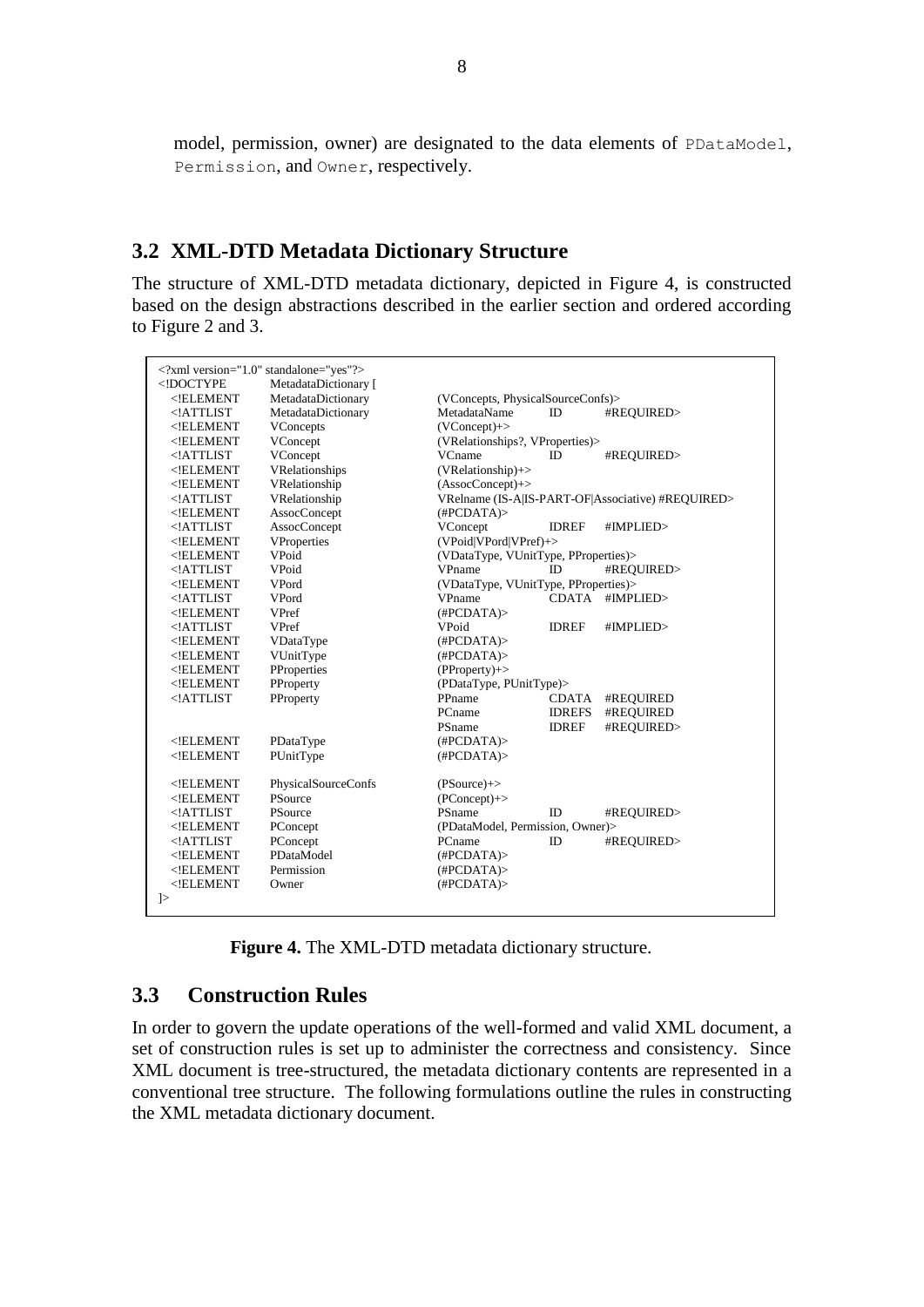Let  $vc_m$  and  $vc_n$  be virtual concepts in domain ontology. The virtual concepts and relationships make up the nodes and links of the XML document tree as follows:

### **(1) Virtual concepts**

Referring to the XML-DTD structure in Figure 2, the VConcepts starts the root of all virtual concepts. Other associated concept names stored in data elements of AssocConcept become the child nodes. The relationship between VConcept and AssocConcept denotes a one-way traversal. In other words, if  $n(vc_m)$  and  $n(vc_n)$ denote virtual concept names of  $vc_m$  and  $vc_n$ , and are designated to  $v_{\text{Cname}}$  and AssocConcept, respectively, it is not necessary to store  $n(vc_n)$  and  $n(vc_m)$  to VCname and AssocConcept in the reverse direction.

### **(2) Relationships**

To properly link the virtual concepts, we employ the following formal guidelines to preserve the structural design established in Section 3.1 as follows:

- If a concept *vc<sup>m</sup>* associates with *vc<sup>n</sup>* through IS-A, IS-PART-OF, or Associative relationships, the  $n(vc_m)$  and  $n(vc_n)$  are designated to the attribute VCname and the data element AssocConcept, respectively.
- For the N:M relationship, it is important to note that the N:M relationship holding its own properties apart from the participating concepts must be separately accounted for as a virtual concept in the ontology structure. Therefore, if a concept  $vc_k$  is a separate concept representing a relationship between the participating concepts  $vc_m$  and  $vc_n$ , the  $n(vc_k)$  and  $n(vc_m)$  are designated to the attribute VCname and the data element AssocConcept, respectively, meanwhile, the  $n(vc_k)$  and  $n(vc_n)$  are also designated to the attribute VCname and the data element AssocConcept, respectively.

# **4 Case Study**

# **4.1 An Example of Semantic Heterogeneity**

To illustrate how the proposed metadata dictionary solves the semantic heterogeneity, we demonstrate two different physical information sources in a University referred to as a domain of discourse, as shown in Figure 5 (a) and (b). The first information source, Source1, shown in Figure 5 (a), is a relational data model encompassing two relations Staff Member and Department. The second information source, Source2, shown in Figure 5 (b), is an XML-DTD storing the information of Instructor\_Member and Course, as well as the relationship, Course\_Teach, which links between Instructor Member and Course.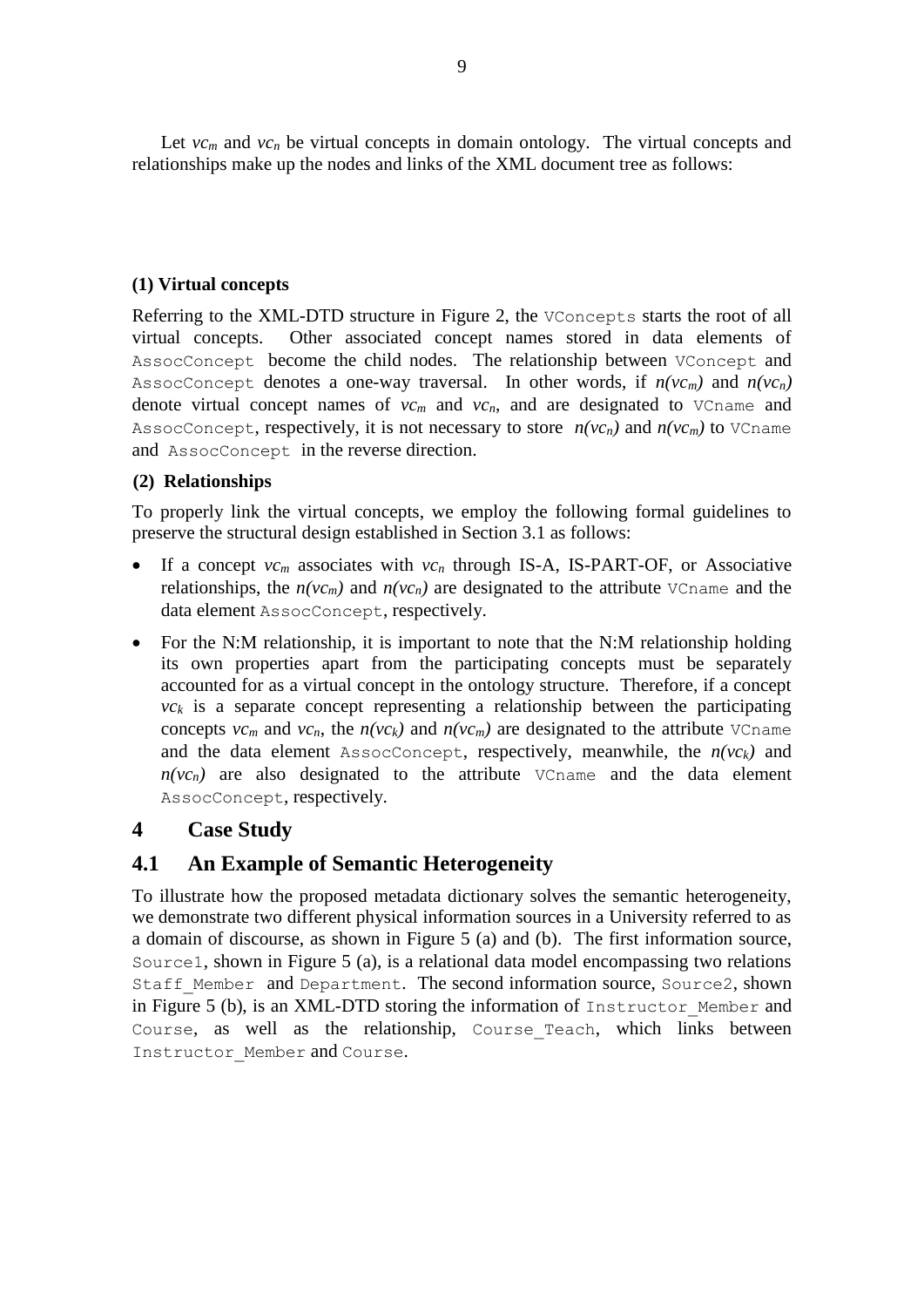

**Figure 5.** Two different data models of physical information sources.

This example not only illustrates the differences in data models and query languages, but also semantic heterogeneity. First, naming conflicts between attribute Staff id in the relation Staff Member of Source1 and Inst id in the element Instructor Member of Source2. Both Staff id and Inst id are semantically equivalent properties, since they refer to the same fact. This is called a synonym conflict. Second, data type and scaling conflicts caused by the same attribute Salary of Staff Member and Instrutor Member have different predefined types and units of measure. Finally, generalization conflicts induce from the fact that the concept staff subsumes the concept instructor, since all instructors are staff. This example will serve as the basis for the ontology-based metadata dictionary design in the sections that follow.

# **4.2 Domain Ontology Representation**

### **4.2.1 The conceptual level representation**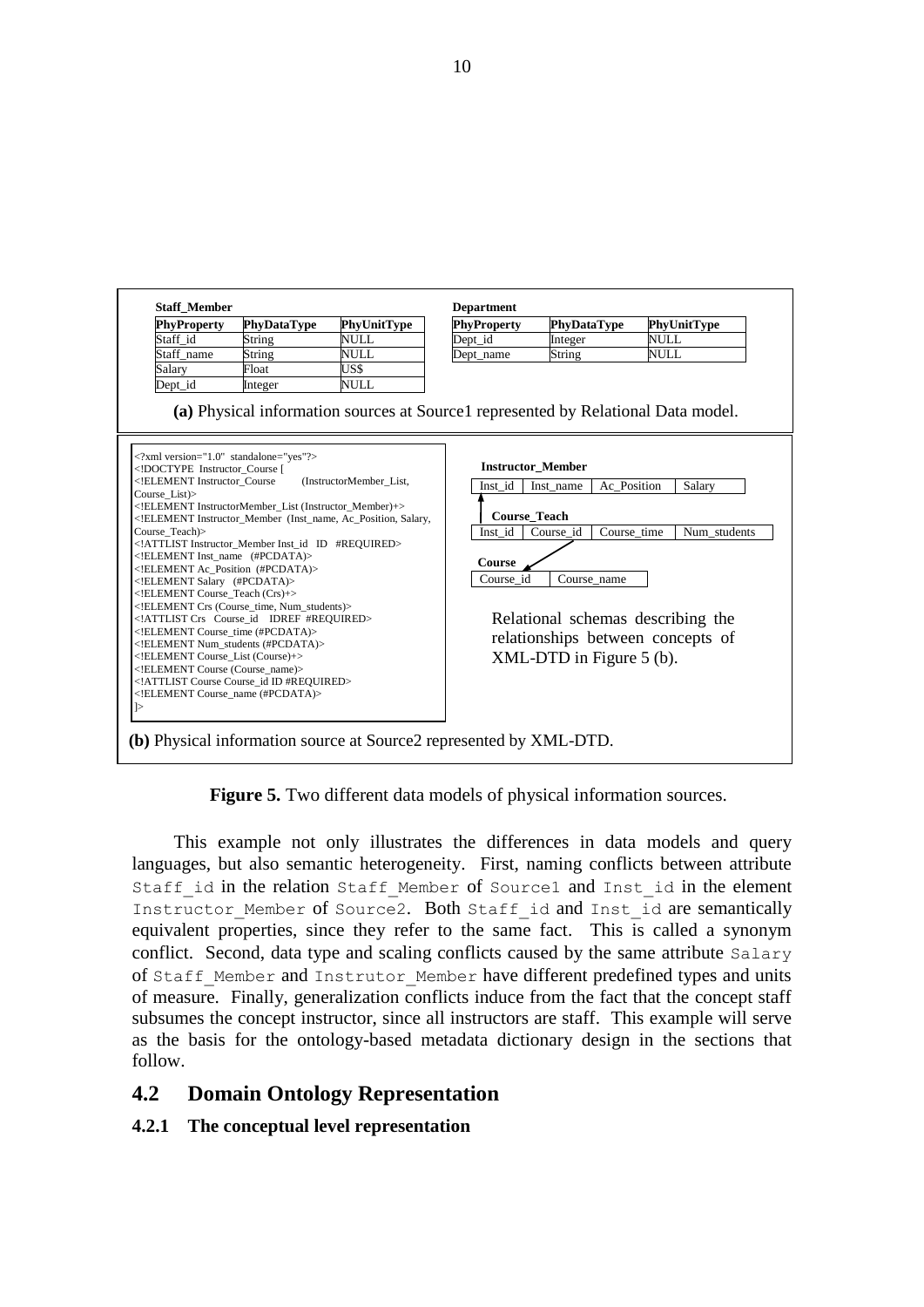The conceptual level of the ontology has been designed to solve data type, unit type, and generalization conflicts. The design is based on the proposed modeling technique outlined in Section 2 and illustrated by the EER model in Figure 6. Each virtual concept possesses its own virtual properties, for example, Staff(st id, st name, st salary, dept id). The virtual property st id is an object identifier or key, st name, and st salary are ordinary properties, and dept id is an object identifier reference or foreign key. The virtual concept Staff relates to Department by an associative relationship. To solve data type and unit type conflicts, the object identifier and ordinary properties can further designate additional domain properties to specify predefined type and scaling domain. For example, the domain properties of st salary are of the predefined type "Float" and scaling domain "US\$". To solve generalization conflicts between the concepts Staff and Instructor, Instructor is designed to associate with Staff by an IS-A relationship, since Instructor is a subconcept of Staff. As such, Instructor inherits st\_id, st\_name, st\_salary, and dept id from Staff. Consequently, Instructor also associates with Department by an N:1 associative relationship.

As mentioned earlier, the relationship course\_teach can define its own properties crs\_time and num\_stu in addition to those of the participating concepts Instructor and Course. Hence, the relationship course teach is treated as a concept in the ontology.



**Figure 6.** The logical ontology structure at the conceptual level of abstraction.

#### **4.2.2 The physical level representation**

The physical level of the ontology illustrated in Figure 7 is designed to solve the naming conflicts. Since synonym conflicts of the physical property Staff id of Staff Member and Inst id of Instructor Member are common encounters in HIS environment, synonym terms should be designed as the physical instances of the virtual property st\_id through the instantiate relationships. Each physical instance, Staff id for example, is the physical property name which can define its physical information properties for storing additional physical information associated with Staff id. For example, the values of physical information properties named PDataType, PUnitType, PCname, and PSname of Staff id are "integer," "NULL,"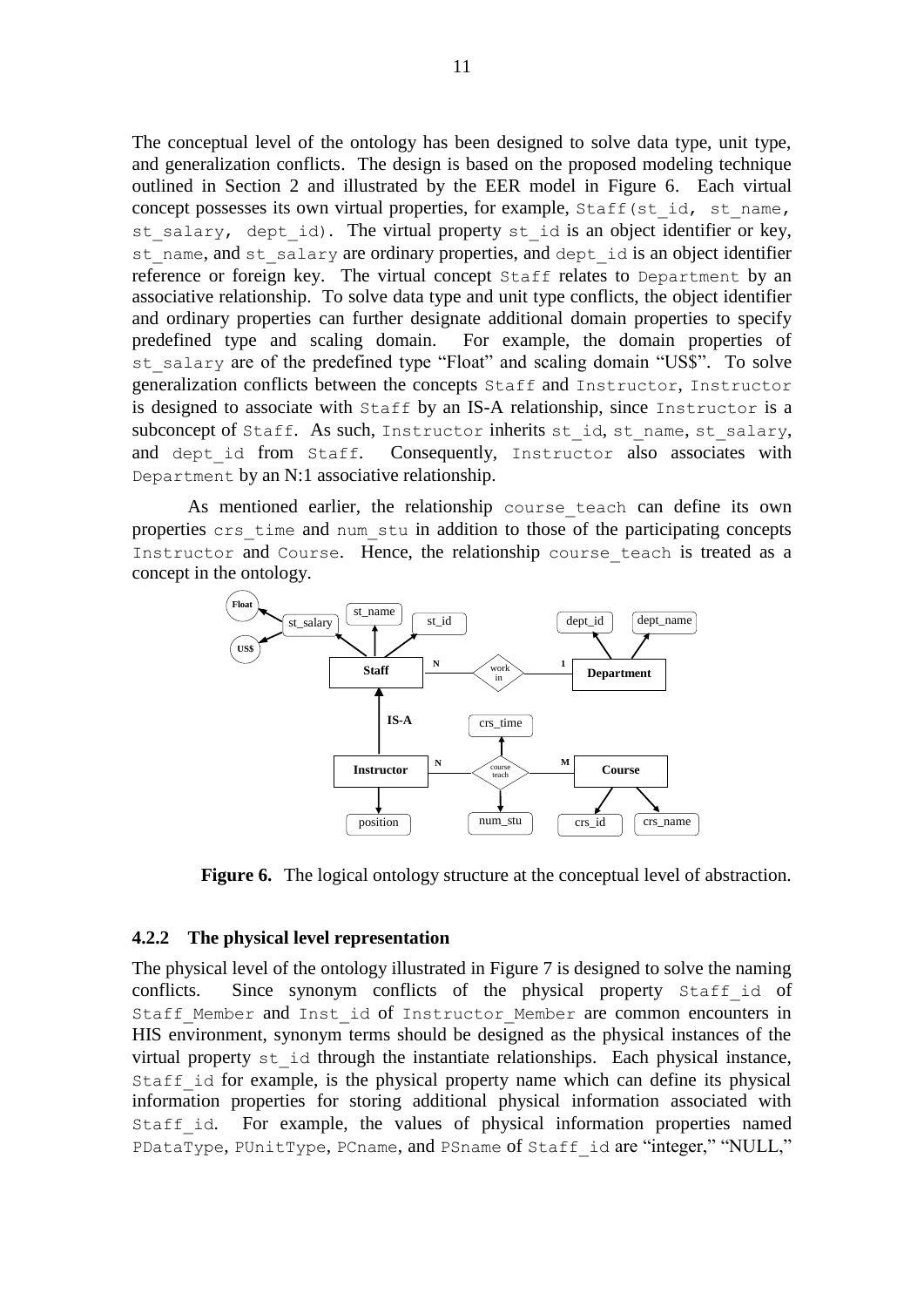"Staff\_Member," and "Source1," respectively. This means that Staff\_id is a physical property name having the physical data, and unit types, "integer," and "NULL," and the physical concept name "Staff\_Member" which resides in "Source1."



Figure 7. The portion of internal structure of the ontology at the physical level of abstraction.

### **4.3 The XML-based Metadata Dictionary Representation**

The logical ontology structures based on existing entities in Figures 6 and 7 are translated into an XML-based metadata dictionary consisting of an XML-DTD (as shown in Figure 4) and an XML document. A partial XML document structure storing well-formed and valid data is given in Figure 8.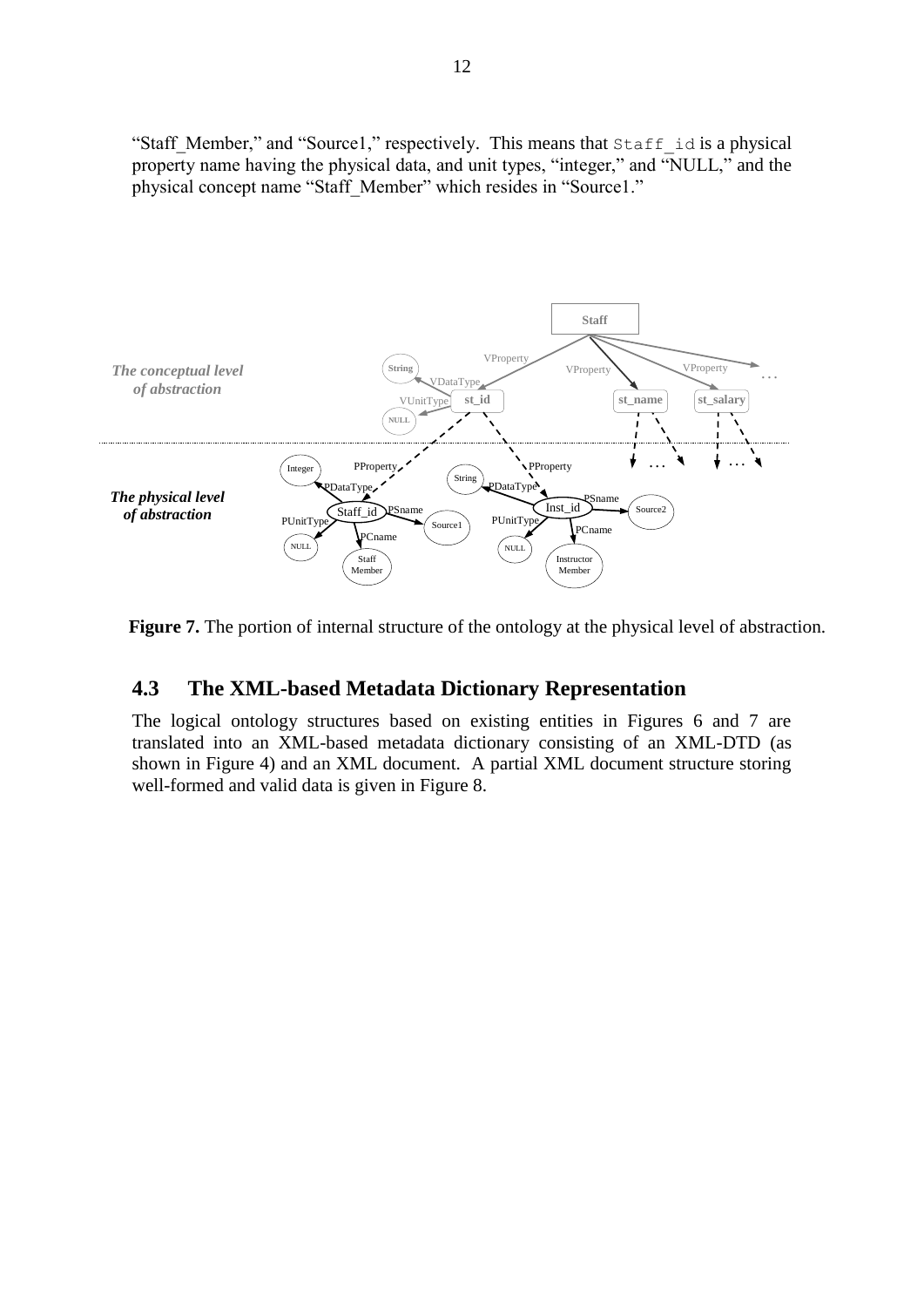

**Figure 8.** The portion of the XML document structure conforming to earlier XML-DTD.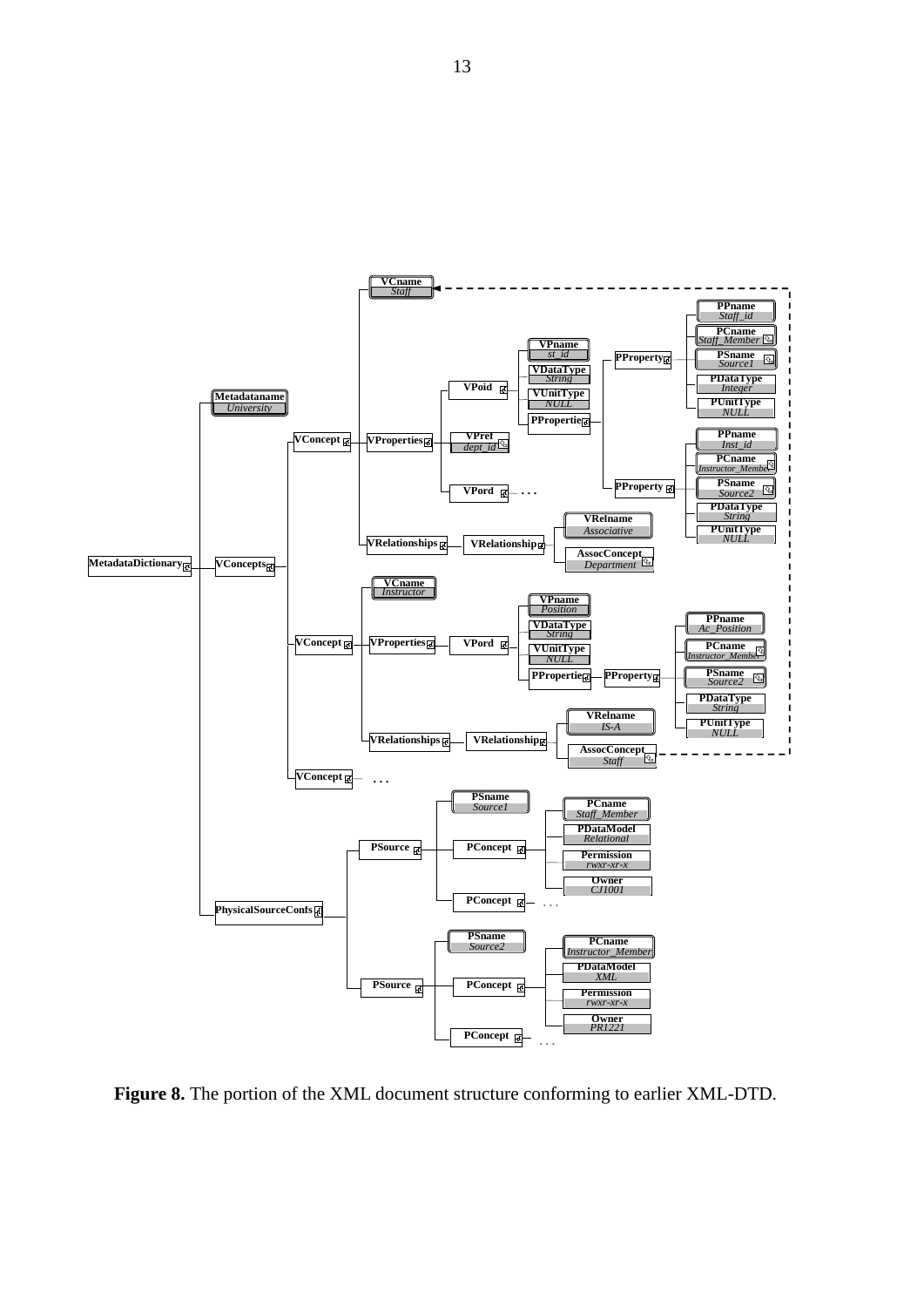In Figure 8, the IS-A relationship is transformed to a derived VConcept of its based VConcept Staff for relationship preserving and object derivation conformance. As such, the VConcept Instructor needs only define its own specialized properties, whereby all base relationships and properties are automatically inherited from its base class Staff. This fact reaffirms the proposed metadata dictionary principles of object orientation. The resulting XML document from Figure 8 is shown in Figure 9.





We envision that the formality so introduced will enhance the formulation and design of more sophisticated metadata ontology-based components, in particular, rigorous verification that leads to correctness and reliable operations on HIS.

# **5 Future Work**

Our future research will focus on querying and retrieving process model to access HIS via the mediator layer of the reference architecture [2] that involves primarily user interface agent, managing agent, and metadata dictionary. The unified access to HIS, by means of the metadata dictionary, will combine multiple schemas of various queries into an integrated schema. Some governing frameworks (in the form formal rules and algorithms) will be instituted to ensure that proper information is being stored and retrieved, whereby eliminating semantic heterogeneity.

Additional efforts will be placed on operational transformation and communication between the user interface agent and managing agent. A major task at this level is the decomposition of global transaction initiated by a user query into subtransactions suitable for the underlying physical sources.

We will also enrich the proposed ontology-based metadata dictionary with advanced ontology language such as RDF/RDF Schema [24, 9] to enhance XML universal expressive power and syntactic interoperability [13] toward machineprocessable Semantic Web [13, 20, 15, 21].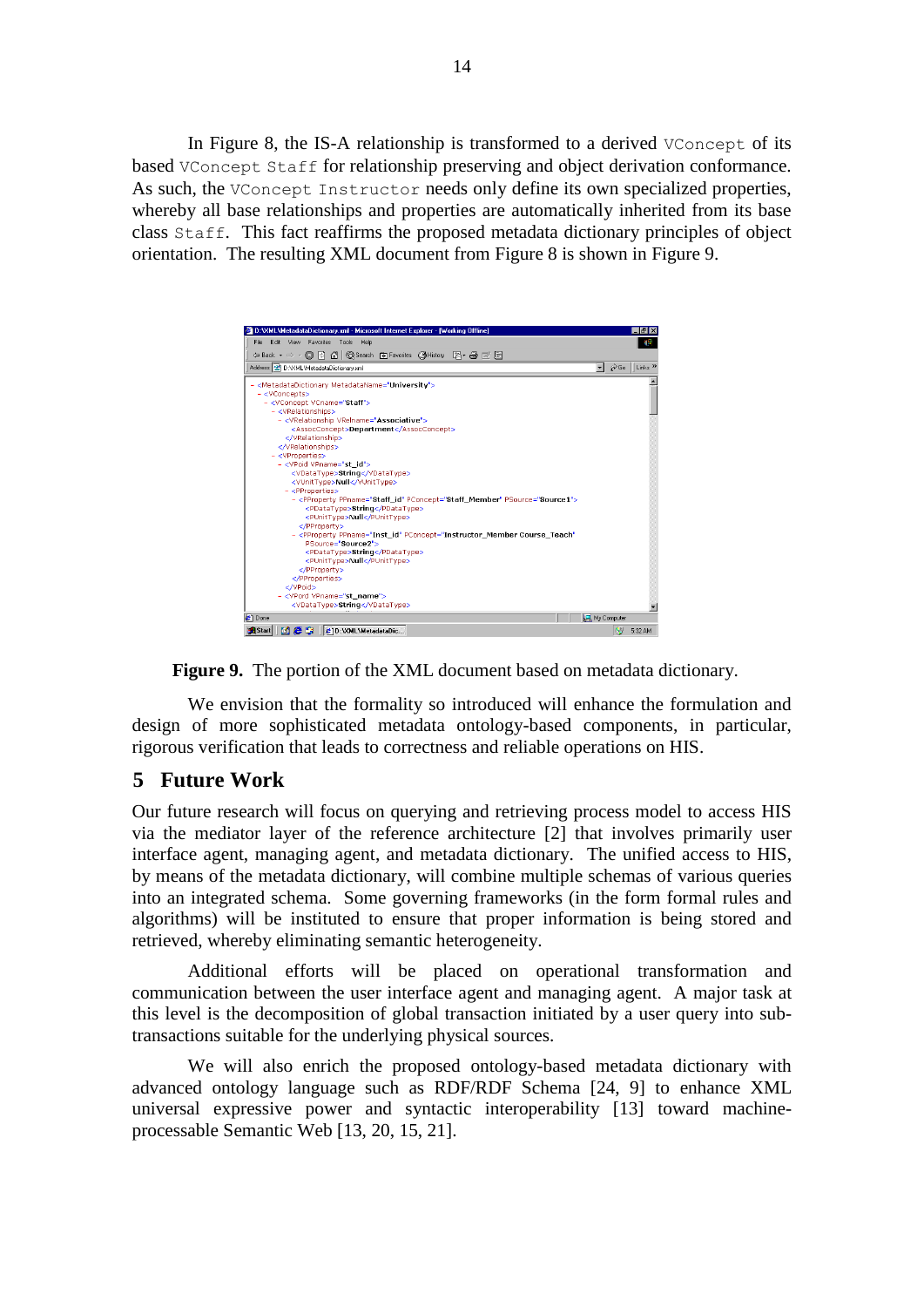### **6 Conclusion**

This work contributes to both theory and practice of HIS in many aspects. First, we presented a domain ontology model which is an abstract representation of the proposed metadata dictionary structure. Second, the proposed metadata dictionary scheme provides a mapping mechanism to associate user's requests posed at the conceptual level with the physical level, allowing direct access to stored information without loss of general query formulation. Third, the use of formal definition to represent domain ontology component design based on object-orientation serves as a systematic transformation from conceptual level to physical level. Such a conceptual-to-physical connection permits a straightforward means to plug-in/out autonomous information sources without affecting the overall system configuration. Fourth, choosing XML technology to express the contents of ontology components in the metadata dictionary renders maximal interoperability across heterogeneous systems which, in turn, offers system scalability by virtue of XML constructs. As such, metadata dictionary content management can be achieved by means of flexible XML data model.

#### **References**

- [1] S. Adali and R. Emery, A uniform framework for integrating knowledge in heterogeneous knowledge systems, *Proceedings of the 11th International Conference on Data Engineering, Taipei*, *Taiwan*, *March 1995,* 513-521.
- [2] N. Arch-int and P. Sophatsathit, A Reference Architecture for Integrating Heterogeneous Information Sources using XML and Agent Model, *Proceedings of the Joint Conference on Information Sciences, NC, USA, 8-14 March 2002,* 235-239.
- [3] Y. Arens, C.Y. Chee, C.-N. Hsu and C. Knoblock, Retrieving and Integrating Data from Multiple Information Sources, *International Journal of Intelligent and Cooperative Information Systems* 2(2) (1993) 127-158.
- [4] Y. Arens, C.-N. Hsu and C. Knoblock, Query processing in the SIMS information mediator. In: A. Tate (ed.), *Advanced Planning Technology, California, 1996*, 61-69.
- [5] C. Batini and M. Lenzirini, A Methodology for Data Schema Integration in Entity-Relationship Model, *IEEE Transactions on Software Engineering* 10(6) (1984) 650-654.
- [6] C. Batini, M. Lenzirini and S.B. Navathe, A Comparative Analysis of Methodologies for Database Schema Integration, *ACM Computing Surveys* 18(4) (1986) 323-364.
- [7] A. Borgida, Description Logics in Data Management, *IEEE Transactions on Knowledge and Data Engineering* 7(5) (1995) 671-682.
- [8] A. Borgida, R.J. Brachman, D.L. Mcguinness and L.A. Resnick, Classic: A structural data model for objects, *Proceedings of ACM SIGMOD International Conference on Management of Data, Portland, Oregon, USA, June 1989,* 58-67.
- [9] D. Brickley and R. Guha, Resource Description Framework (RDF) Schema Specification, http://www.w3.org/TR/2000/CR-rdf-schema-20000327/, W3C Recommendation March 2000.
- [10] S. Castano, V.D. Antonellis and S.D.C. Vimercati, Global Viewing of Heterogeneous Data Sources*, IEEE Transactions on Knowledge and Data Engineering* 13(2) (2001) 277- 297.
- [11] P.P. Chen, The Entity-Relationship Model Toward a Unified View of Data, *ACM Transactions on Database Systems* 1(1) (1976) 9-36.
- [12] S. Decker, M. Erdmann, D. Fensel and R. Studer, Ontobroker: Ontology Based Access to Distributed and Semi-Structured Information. In: R. Meersman, et al. (eds.), *Database Semantics: Semantic Issues in Multimedia Systems*, *Boston, MA, USA, 1999,* 351-369.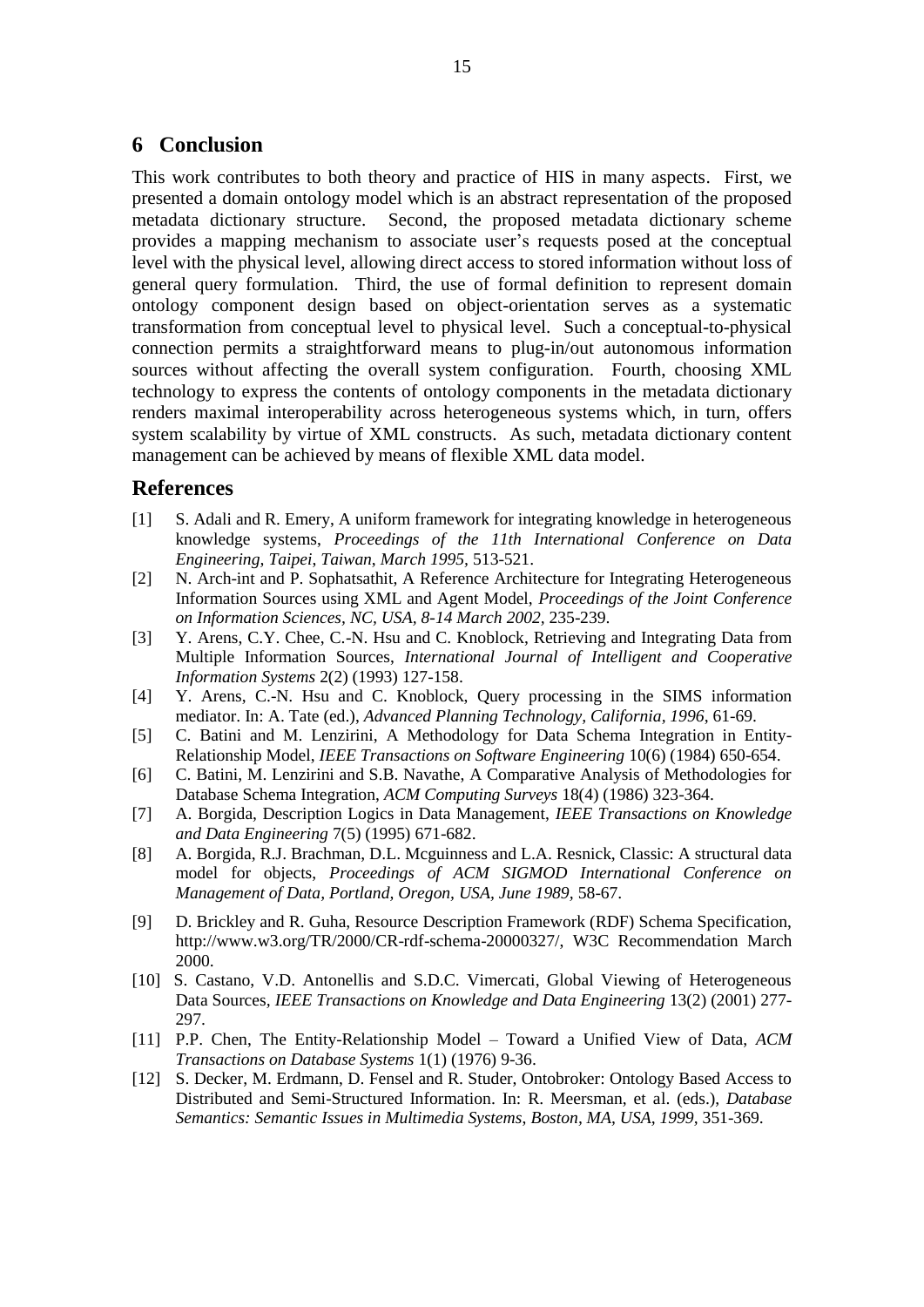- [13] S. Decker, S. Melnik, F. Van Harmelen, D. Fensel, M. Klein, J. Broekstra, M. Erdmann and I. Horrocks, The Semantic Web: The Roles of XML and RDF, IEEE Internet Computing 4, September/October, 2000, 63-74.
- [14] D. Fensel, Ontologies: A Silver Bullet for Knowledge Management and Electronic Commerce (Springer-Verlag, Berlin, 2001).
- [15] D. Fensel, F.V. Harmelen, I. Horrocks, D.L. McGuinness, and P.F. Patel-Schneider, OIL: An ontology infrastructure for the Semantic Web, IEEE Intelligent Systems 16(2) (2001) 38-44.
- [16] H. Garcia-molina, Y. Papakonstantinou, D. Quass, A. Rajaraman, Y. Sagiv, J. Ullman, V. Vassalos and J. Wisom, The TSIMMIS approach to mediation: data models and languages, *Journal of Intelligent Information Systems* 8(2) (1997) 117-132.
- [17] T.R. Gruber, A translation approach to portable ontology specifications, *Knowledge Acquisition* 4(2) (1993) 199-220.
- [18] T.R. Gruber, Toward Principles for the Design of Ontologies Used for Knowledge Sharing, *International Journal of Human-Computer Studies* 43(5/6) (1995) 907-928.
- [19] J. Heflin, J. Hendler and S. Luke, SHOE: A Knowledge Representation Language for Internet Applications, *Technical Report CS-TR-4078 (UMIACS TR-99-71)*, *Departments of Computer Science, University of Maryland at College Park*, 1999.
- [20] J. Hendler, Agents and the Semantic Web, IEEE Intelligent Systems 16(2) (2001) 30-37.
- [21] I. Horrocks, DAML+OIL: A description logic for the Semantic Web, IEEE Bulletin of the Technical Committee on Data Engineering 25(1) (2002) 4-9.
- [22] D.M. Jones, T.J.M. Bench-capon and P.R.S. Visser, Methodologies for Ontology Development. In: J. Cuena, (ed.), *Proceedings of ITi and KNOWS Conference of the 15th IFIP World Computer Congress*, *Budapest, Hungary, August 1998,* 62-75.
- [23] V. Kashyap and A. Sheth, Semantic Heterogeneity in Global Information Systems*:* The Role of Metadata, Context and Ontologies. In: M. Papazoglou and G. Schlageter (eds.), *Cooperative Information Systems*: *Current Trends and Directions* (Academic Press London, 1998).
- [24] O. Lassila and R.R. Swick, Resource description framework (RDF) Model and syntax specification, http://www.w3.org/TR/REC-rdf-syntax/, W3C Recommendation February 1999.
- [25] A.Y. Levy, A. Rajaraman and J.J. Ordille, Querying Heterogeneous Information Sources using Source Descriptions, *Proceedings of the 22nd International Conference on Very Large Databases, Bombay, India*, *September 1996*, 251-262.
- [26] M.T. Özsu and P. Valduriez, Principles of Distributed Database System, Second Edition (Prentice-Hall, New Jersey, 1999).
- [27] N.W. Paton, C.A. Goble and S. Bechhofer, Knowledge based information integration systems, *International Journal of Information and Software Technology* 42(5) (2000) 299-312.
- [28] M.P. Reddy, B.E. Prasad, P.G. Reddy and A. Gupta, A Methodology for Integration of Heterogeneous Databases*, IEEE Transactions on Knowledge and Data Engineering* 6(6) (1994) 920-933.
- [29] A.P. Sheth and J.A. Larson, Federated Database Systems for Managing Distributed, Heterogeneous, and Autonomous Databases, *ACM Computing Surveys* 22(3) (1990) 183- 236.
- [30] A.P. Sheth, J.A. Larson, A. Cornellio and S. Navathe, A Tool for Integrating Conceptual Schemas and User Views, *Proceedings of the 4th International Conference on Data Engineering*, *Los Angeles, CA, February 1988,* 176-183.
- [31] R. Studer, R. Benjamins and D. Fensel, Knowledge Engineering: Principles and Methods*, Data and Knowledge Engineering* 25(1-2) (1998) 161-197.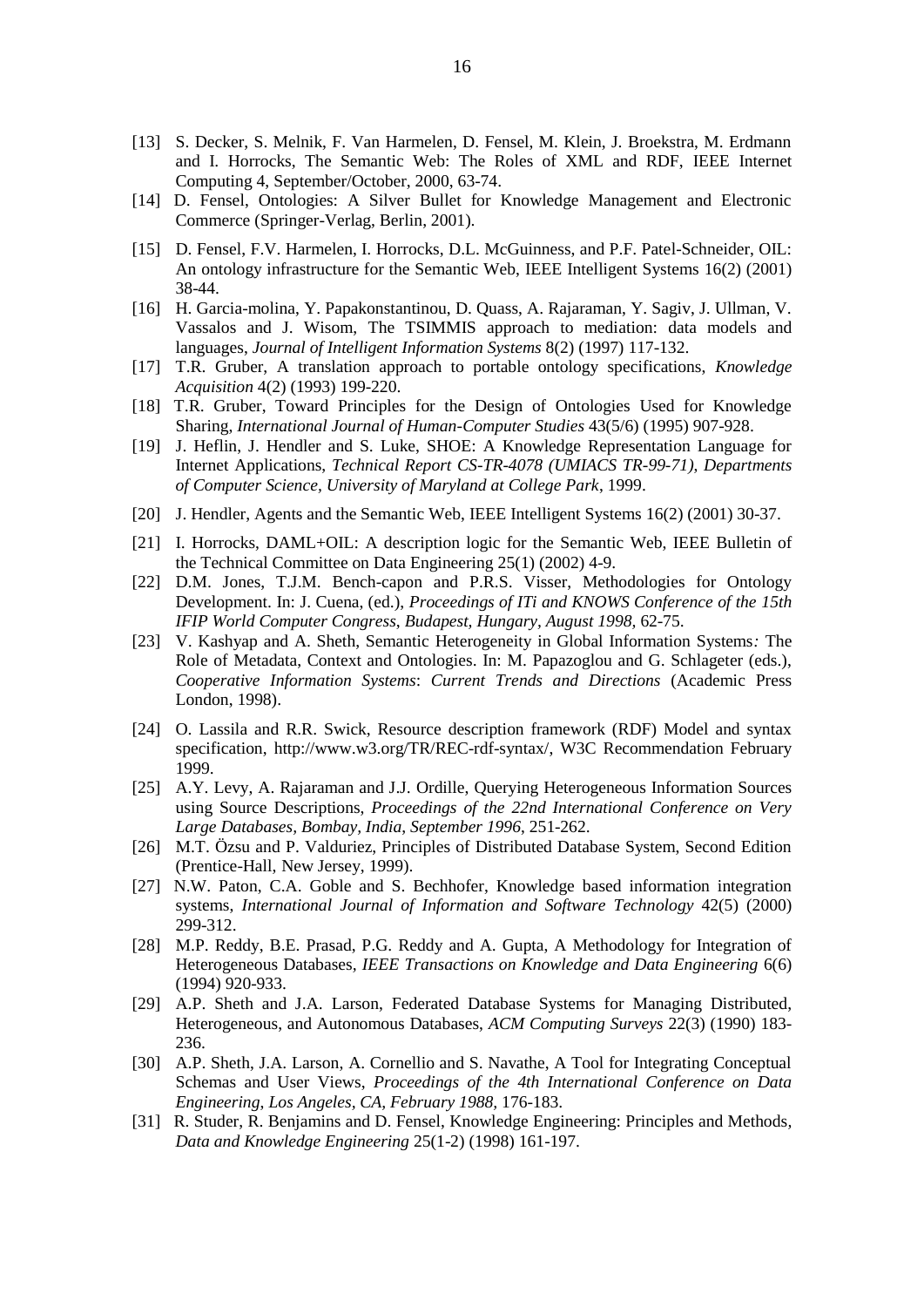- [32] M. Uschold, Building ontologies: Towards a unified methodology, *Technical Report AIAI-TR-197, University of Edinburgh*, 1996.
- [33] M. Uschold and M. Gruninger, ONTOLOGIES: Principles, Methods and Applications. *The knowledge Engineering Review* 11(2) (1996) 93-155.
- [34] P.E.V. Vet and N.J.I. Mars, Bottom-Up Construction of Ontologies, *IEEE Transactions on Knowledge and Data Engineering* 10(4) (1998) 513-526.
- [35] W3C, World Wide Web Consortium, Extensible Markup Language (XML) 1.0 (Second Edition), *<http://www.w3.org/TR/2000/REC-xml-20001006>*, *W3C Recommendation 6-Oct-2000*.
- [36] H. Wache, T. Vögele, U. Visser, H. Stuckenschmidt, G. Schuster, H. Neumann and S. Hübner, Ontology-Based Integration of Information- A Survey of Existing Approaches. In: H. Stuckenschmidt, (ed.), *IJCAI-01 Workshop: Ontologies and Information Sharing, Seattle, WA, 2001,* 108-117.
- [37] G. Wiederhold, Mediators in the Architecture of Future Information Systems, *IEEE computer* 25(3) (1992) 38-49.

### **Appendix: The Domain Ontology Components**

The domain ontology components can be introduced as a general notation in formal semantics based on object-oriented and set theory. The domain ontology, denoted *D*, is defined as a quadruple

$$
D = \langle C, R, S, \hat{C} \rangle
$$
, where

- $C = \{vc_i | \forall i =1...n\}$  is a finite set of all unique virtual concepts in *D*;
- *R* represents relationships between concepts or instances in *D* encompassing associative, IS-A, IS-PART-OF, and instantiated relationships;
- *S* represents physical source configurations; and
- *Ĉ* represents the construction rules established to govern operations over *C* and *R*, thus ensuring the correctness and consistency of the domain ontology.

These domain ontology components are defined as follows:

#### **(1) Virtual concepts**

A virtual concept  $vc_k \in C$  is defined as a pair

 $vc_k = \langle n(vc_k), P(vc_k) \rangle$ , where

- $n(vc_k)$  is the virtual concept name which is unique within *D*; and
- $P(vc_k) = \{vp_{k1}, vp_{k2}, ..., vp_{km}\}\$ is a finite set of unique virtual properties of the virtual concept *vck*.

These virtual properties can be classified into three groups, namely, *object identifiers*, *object identifier references*, and *ordinary properties*, depending on their property values.

A virtual property  $vp_{kc} \in P(vc_k)$  is defined as a pair

 $v p_{kc} = \langle n(v p_{kc}), d \rangle$ , where

- $n(vp_{kc})$  is the virtual property name which is unique within  $vc_k$ ; and
- *d* is the domain variable defined below.

To solve data type and scaling conflicts, the virtual property  $vp_{kc} \in OID(vc_k)$  or  $vp_{kd} \in ORD(v_{ck})$  is designed as a class consisting of two domain properties, namely,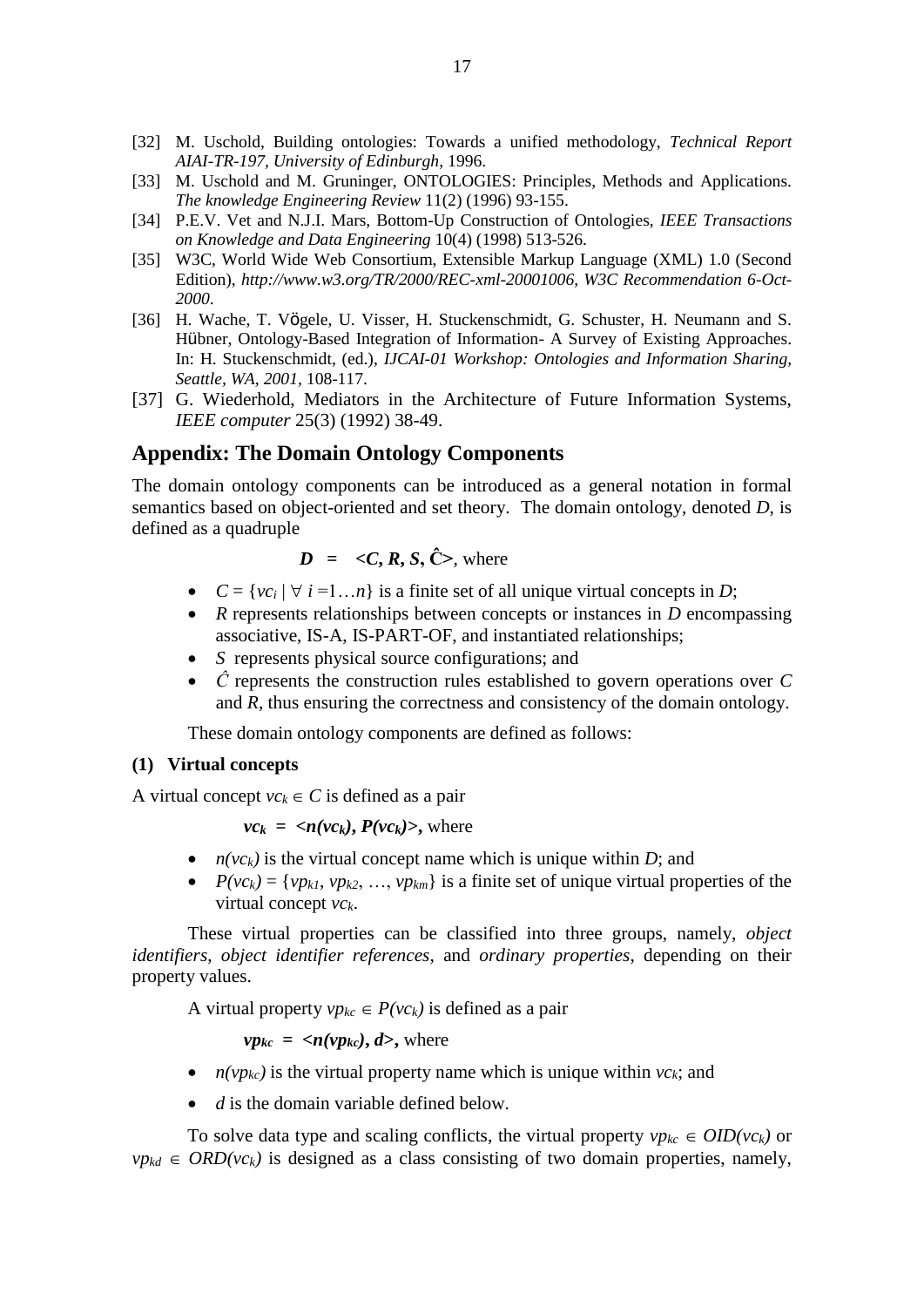predefined type and scaling domains. Denote *PD* and *SD* as the sets of values of the predefined type domain and scaling domain properties, respectively, that is,  $PD =$ {"integer", "string", "float", "decimal", "char"} and *SD* = {"NULL", "kilogram", "pound", "US\$", "AUS\$"}. We define domain variable (*d*) of the virtual property *vpkc* as follows:

$$
d = \begin{cases} \text{NULL} & \text{if } \text{v}p_{kc} \in REF(\text{v}c_k) \\ \langle d_l, d_l \rangle & \text{if } \text{v}p_{kc} \in OID(\text{v}c_k) \text{ or } \text{v}p_{kd} \in ORD(\text{v}c_k) \end{cases}
$$

where  $d_1$  is the predefined type domain property, denoted as a pair  $\langle n(d_1), v(d_1) \rangle$  in which  $n(d_1)$  is the name of  $d_1$  and  $v(d_1) \in PD$  (e.g.,  $v(d_1) =$  "integer"), and  $d_2$  is the scaling domain property, denoted as a pair  $\langle n(d_2), v(d_2) \rangle$  in which  $n(d_2)$  is the name of *d*<sub>2</sub> and  $v(d_2) \in SD$  (e.g.,  $v(d_2) =$  "kilogram").

To solve naming conflicts, the virtual property  $vp_{kc} \in OID(vc_k)$  or  $vp_{kd} \in$  $ORD(*vc<sub>k</sub>*)$  can also constitute physical instances, that is, instances representing the synonymous physical property names of physical concepts.

Let  $p_{kct}$  be a physical instance of  $vp_{kc}$  and be defined as a pair

 $p_{kct} = \langle n(p_{kct}), P(p_{kct}) \rangle$ , where

- $n(p_{kct})$  is the physical instance name (or physical property name) which is unique within *vpkc*; and
- $P(p_{kct}) = \{I_1, I_2, \ldots, I_p\}$  is a finite set of unique physical information properties of *pkct* that describes related physical information to *pkct*. Examples of these properties are defined as follows:
	- *- I<sub>1</sub>* is a physical data type property, denoted as a pair  $\langle n(I_1), v(I_1) \rangle$ , where  $n(I_1)$  is the name of  $I_1$ , and  $v(I_1) \in PD$ ;
	- *- I*<sub>2</sub> is a physical unit type property, denoted as a pair  $\langle n(I_2), v(I_2) \rangle$ , where  $n(I_2)$  is the name of  $I_2$ , and  $v(I_2) \in SD$ ;
	- *- I*<sub>3</sub> is a physical concept property, denoted as a pair  $\langle n(I_3), v(I_3) \rangle$ , where  $n(I_3)$  is the name of  $I_3$ , and  $v(I_3)$  is an object identifier reference for the physical concept name of the physical source configuration; and
	- *- I<sub>4</sub>* is a physical source property, denoted as a pair  $\langle n(I_4), v(I_4) \rangle$ , where  $n(I_4)$  is the name of  $I_4$ , and  $v(I_4)$  is an object identifier reference for the physical source name of the physical source configuration.

#### **(2) Relationships**

The relationships in domain ontology consist of four types, namely, associative, IS-A, IS-PART-OF, and instantiated relationships.

- **Associative relationship**. An associative relationship enumerates the connectivity among instances of concepts. This relationship encompasses 1:1, 1:N, and N:M relationships.
- **IS-A relationship**. An IS-A relationship describes a specialization relationship among concepts that establishes a subsumption hierarchy, whereby a general concept (or superconcept) subsumes more specific concepts (or subconcepts). In other words, if the set of instances of  $vc_m$  is a subset of the set of instances  $vc_n$ , we